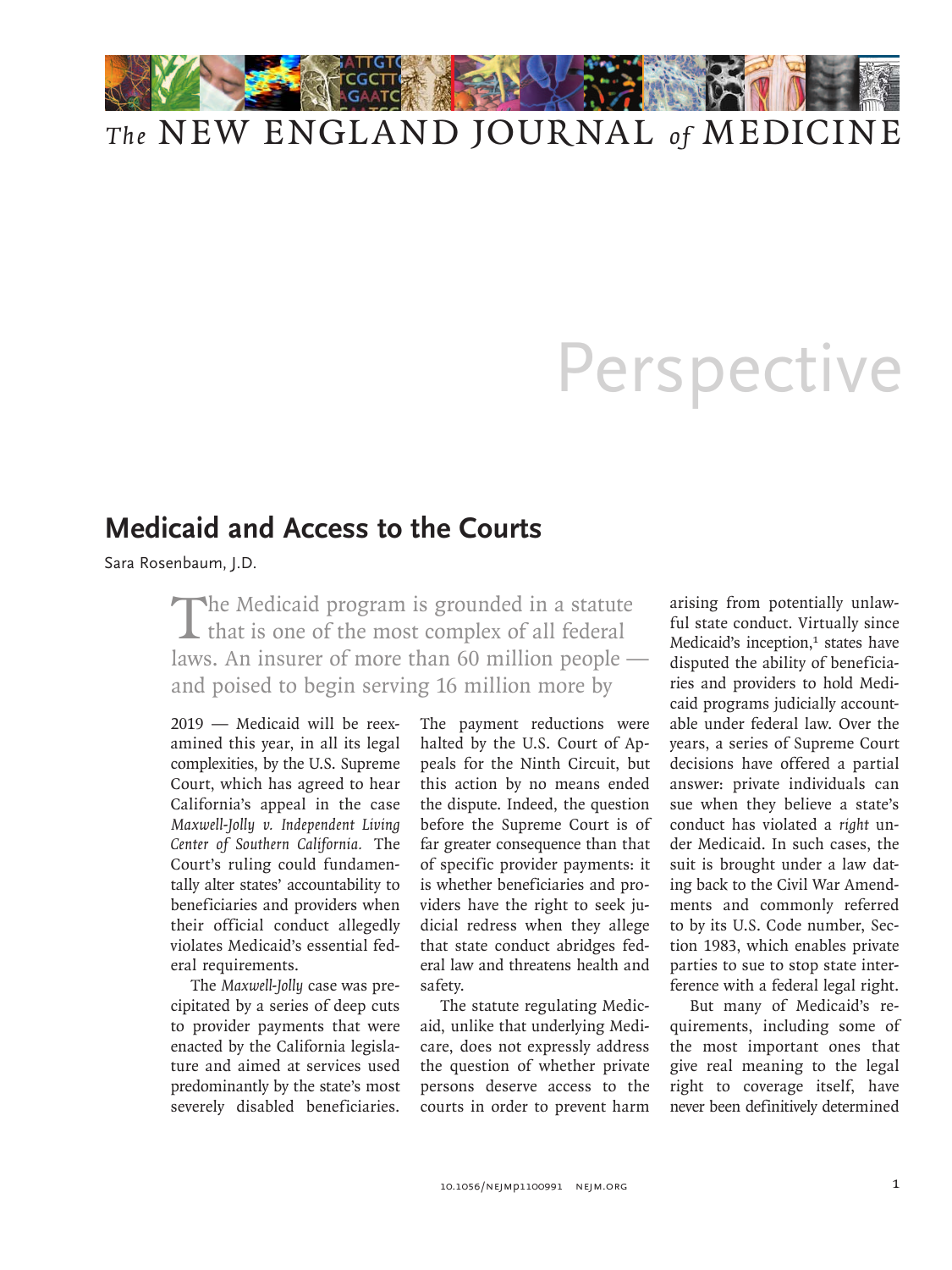to fall either within or outside the realm of legal "right." One such duty directly addresses the crucial issue of access to care by requiring states to assure that provider payments are not only economical and efficient but also "sufficient to enlist enough providers so that care and services are available . . . at least to the extent that such care and services are available to the general population in the geographic area."<sup>2</sup> The purpose of this equal-access duty could not be clearer: to assure that the right to Medicaid is more than an empty promise of care. Indeed, the Affordable Care Act (ACA) further strengthened Congress's expectation that Medicaid would result in access to care, by separately clarifying states' obligation to ensure that services are made available with reasonable promptness.<sup>3</sup>

It would appear axiomatic that when a state duty directly undergirding the Medicaid entitlement is alleged to have been violated, the courts will be available to intervene. Indeed, the Supreme Court has concluded that the courts were available to the pharmaceutical industry when it sued to halt an alleged violation by the state of Maine of Medicaid's prescription-drug coverage requirements. In a case brought by the Pharmaceutical Research and Manufacturers of America (PhRMA), the Court ultimately ruled that Maine's law was consistent with federal standards<sup>4</sup> — yet the majority of the justices did not question the appropriateness of the lawsuit itself. Since it involved no federal "rights," no action could be taken under Section 1983. But PhR-MA's claim centered on an alleged conflict between state and

federal law, so the industry group was presumed to have the right to proceed directly under the U.S. Constitution's Supremacy Clause, which renders unconstitutional any state law that conflicts with federal law, regardless of whether the federal law at issue creates a "right."

In *Maxwell-Jolly,* the Ninth Circuit similarly relied on the Supremacy Clause in finding a right to sue. In its ruling, the court noted that Medicaid's equalaccess statute itself did not confer a Section 1983 right, but it found that the allegation of a conflict between state action and federal law brought the claims within the scope of the Supremacy Clause, thereby conferring on plaintiffs the right to go to court. It is this critical holding — that even where no federal right is involved, Medicaid beneficiaries and providers can sue to prevent unconstitutional conduct — that is now before the Supreme Court.

To blunt the implications of their desired ruling that private individuals have no means to challenge states' potentially unconstitutional conduct, the states argue that enforcement of Medicaid law by the federal government is sufficient. They further argue that Supremacy Clause litigation should be curbed only in the case of challenges to state conduct under welfare spending programs such as Medicaid, whose constitutional basis is the Spending Clause (which grants Congress the power to collect taxes and spend them for the country's general welfare), not challenges to state conduct that allegedly violates other types of federal laws. But nothing in the Supremacy Clause cases decided by the

Court to date allows such a distinction: until now, all claims that state conduct violates the Constitution have been treated equally in the eyes of the law.

The states' claim that federal oversight is sufficient is particularly ironic given the history of federal enforcement of the equalaccess statute. Despite the fact that this protection has been part of the federal Medicaid statute for 22 years, the Department of Health and Human Services (DHHS) has never issued detailed compliance standards, much less enforced them. In 2010, the federal government promised to issue standards and in fact ultimately disapproved California's rate cuts, but disapproval came years after the cuts took effect and long after they were enjoined in court. Even if final rules are issued (a process that could take years), there is no guarantee of enforcement. Indeed, DHHS's track record for Medicaid oversight is abysmal, and for good reason: the statute offers the secretary of health and human services virtually no meaningful enforcement tools. She can refuse to approve the state's payment rates (as DHHS ultimately did in this case) and can threaten to withhold all federal funding until the violation is fixed. But the law contains no practical steps such as providing incentives to increase payment rates, ordering an adjustment, or imposing intermediate penalties for failure to comply. Furthermore, the federal administrative review process is painfully slow, leaving beneficiaries with no protection against immediate injury. A decision by the Court in California's favor would shield states from judicial accountability un-